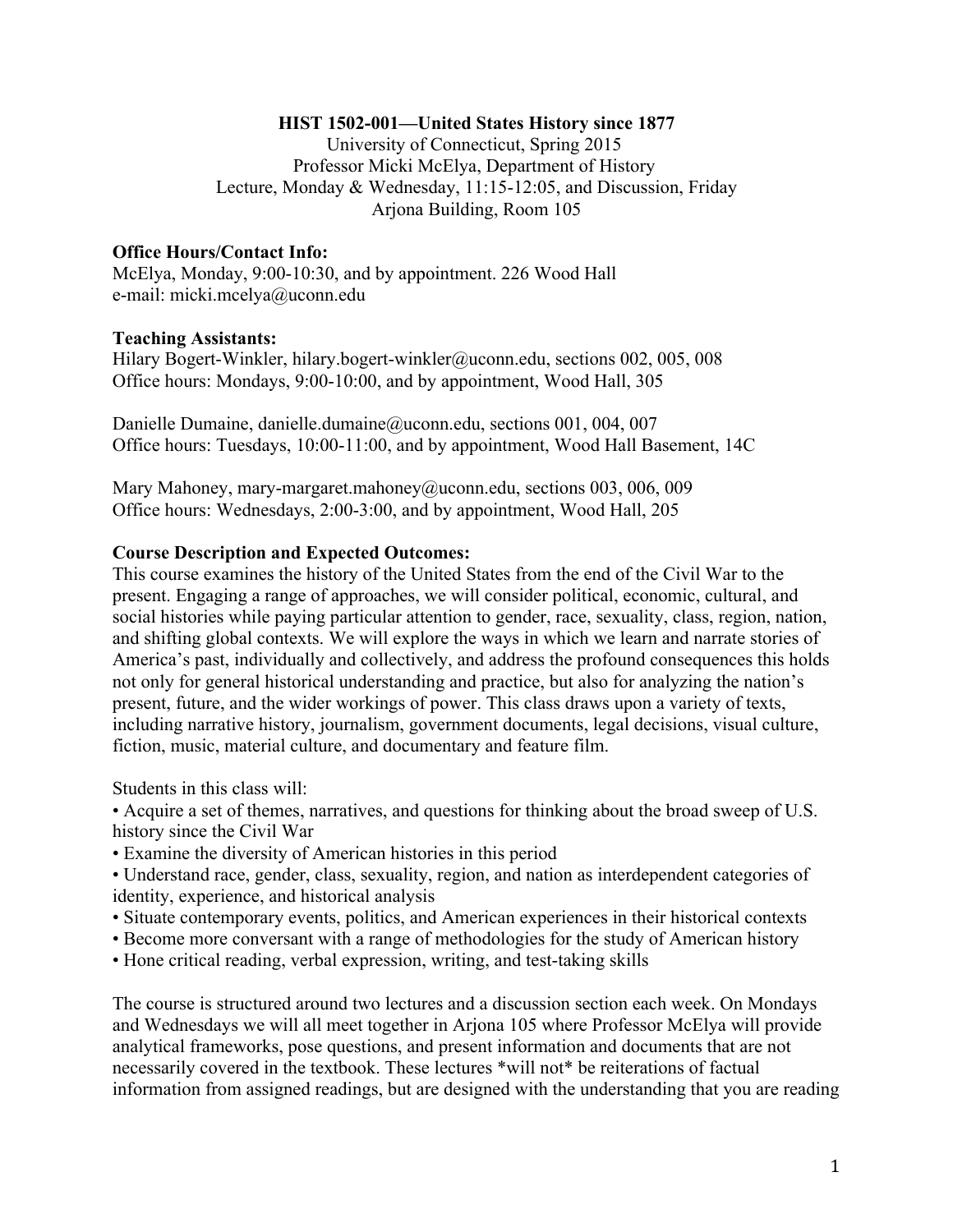the texts on the schedule described below. On Fridays you will meet with your TA to discuss information from lectures, the textbook chapters, and documents posted weekly on HuskyCT. You will also use this time to go over assignments, get feedback, and review for exams. *It is critical that you complete all reading assignments for the week before Friday meetings.* The best approach is to read assigned textbook chapters for Mondays and documents for Fridays. This will allow you to get the most out of lecture and discussion. You should make it a habit to check HuskyCT regularly for course announcements, helpful links, and documents.

## **Requirements and Class Policies:**

**Participation:** Your success in this class requires thoughtful participation and the completion of all readings and assignments. Each student is expected to attend every class meeting, to be on time, to have read completely and with care all assignments, and to engage actively and intelligently in discussions. Please note that attendance alone does not constitute full participation. Discussion section participation grades will be calculated each Friday on a 10 point scale. Being in class and listening actively for the full discussion period will earn you 7.5 points; offering your opinions, questions, and ideas will earn more up to 10 points for excellent participation. Excessive tardiness, phone or computer usage, non-class-related talking, or generally disruptive behavior will result in a reduction of points. While attendance does not comprise a numerical part of your grade, it bears noting that you cannot participate if you are not in class.

#### **The assignments are:**

• **Five Response Papers** of no more and no fewer than two pages on questions provided a week in advance due at the beginning of section on the Fridays of your choosing. The questions will be posted on HuskyCT by Friday morning a week before they are due. Response papers cannot be e-mailed to the professor or TAs. You must hand them to your TA at the beginning of section in hardcopy. While you have control over your response writing schedule and should make plans based on your interests, your other assignments and exams for this course, and the work and due dates in your other classes, *you must complete at least three responses by the Friday of Week Eleven, April 3*. Late response papers *will not be accepted.* Please see the grading rubric for more detail on this assignment.

• **A 50-minute midterm and 2-hour final exam** to be written in class using blue books that will be provided for you. We will hand out review sheets in advance. You will be allowed to bring one 8.5 x 11 sheet of paper with notes to the exam that you must hand in with your test book.

#### **Grades will be calculated in the following manner:**

| Participation          | $=$ | 10% |
|------------------------|-----|-----|
| <b>Response Papers</b> | $=$ | 35% |
| Midterm exam           | $=$ | 25% |
| Final exam             | $=$ | 30% |

**Accessibility:** To request accommodations for a disability you must first contact the Center for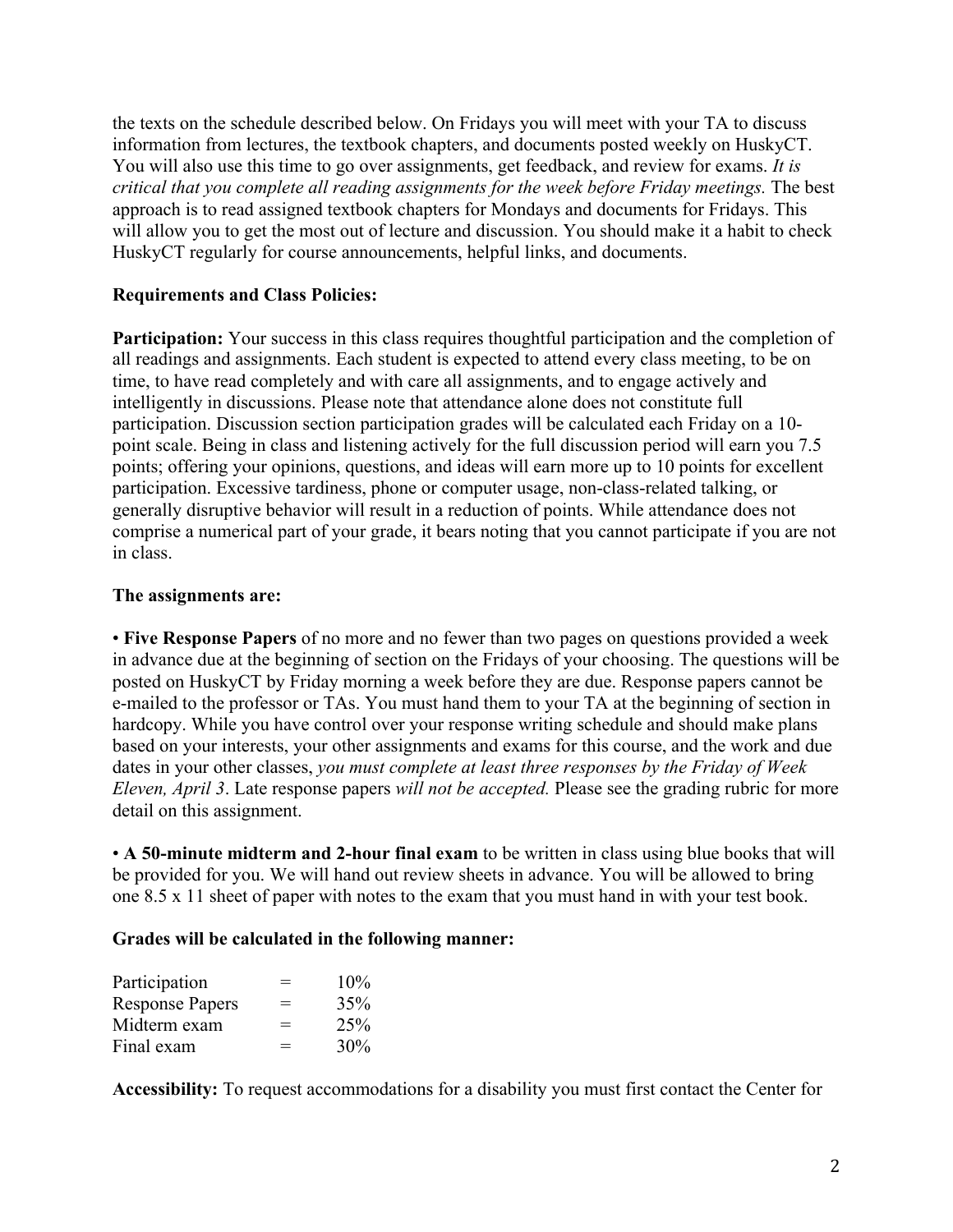Students with Disabilities (CSD) CSD engages in an interactive process with each student and reviews requests for accommodations on an individualized, case-by-case basis. Depending on the nature and functional limitations of a student's documented disability, he/she may be eligible for academic accommodations. CSD collaborates with students and their faculty to coordinate approved accommodations and services for qualified students with disabilities. If you have a documented disability for which you wish to request academic accommodations and have not contacted the CSD, please do so as soon as possible. The CSD is located in Wilbur Cross, Room 204 and can be reached at  $(860)$  486-2020 or at csd $@$ uconn.edu. Detailed information regarding the process to request accommodations is available on the CSD website at www.csd.uconn.edu.

**Academic Integrity and Misconduct:** I take academic honesty and integrity very seriously, and expect everyone in my classes to do so as well. Cheating and plagiarism, which includes the misrepresentation of another's ideas as your own as well as copying word-for-word from another source, will not be tolerated. Any case of misconduct will be handled in accordance with the guidelines established in *The Student Code* as they are outlined at: http://www.dosa.uconn.edu/student\_code\_appendixa.html.

**The Unplugged Classroom:** You *may not* use computers or cell phones during lecture or discussion—please leave them at home or in your bag. If a disability necessitates computer use for note taking, documentation from CSD must be provided and I may ask that you sit with other computer users.

**University Policy on Final Exams:** From the Dean of Students—"Finals week for Spring 2015 takes place from Monday, May 4th through Saturday, May 9th. Students are required to be available for their final and/or complete and assessment during the stated time. If you have a conflict with this time you must visit the Dean of Students Office to discuss the possibility of rescheduling your final. DOS is REQUIRING that students who have a conflict about which they have or should have had advanced notice (bunched finals, religious obligation, legal/medical appointments…) MUST seek permission to reschedule their assessment NO LATER THAN April 24<sup>th</sup>. Please note that vacations, previously purchased tickets or reservations, graduations, social events, misreading the finals schedule and over-sleeping are not viable excuses for missing a final. If you think that your situation warrants permission to reschedule, please contact the Dean of Students Office, Wilbur Cross Building, 2<sup>nd</sup> floor, room 203 to meet with a staff member."

#### **Readings:**

The following book is required for the course and is available for purchase at the Co-op and on reserve at Homer Babbidge Library:

Roark, et. al., *The American Promise: A Concise History from 1865 (vol. 2)*, fifth edition (2013)

Weekly documents for discussion section are available on the course HuskyCT page.

# **Schedule of Readings and Assignments:**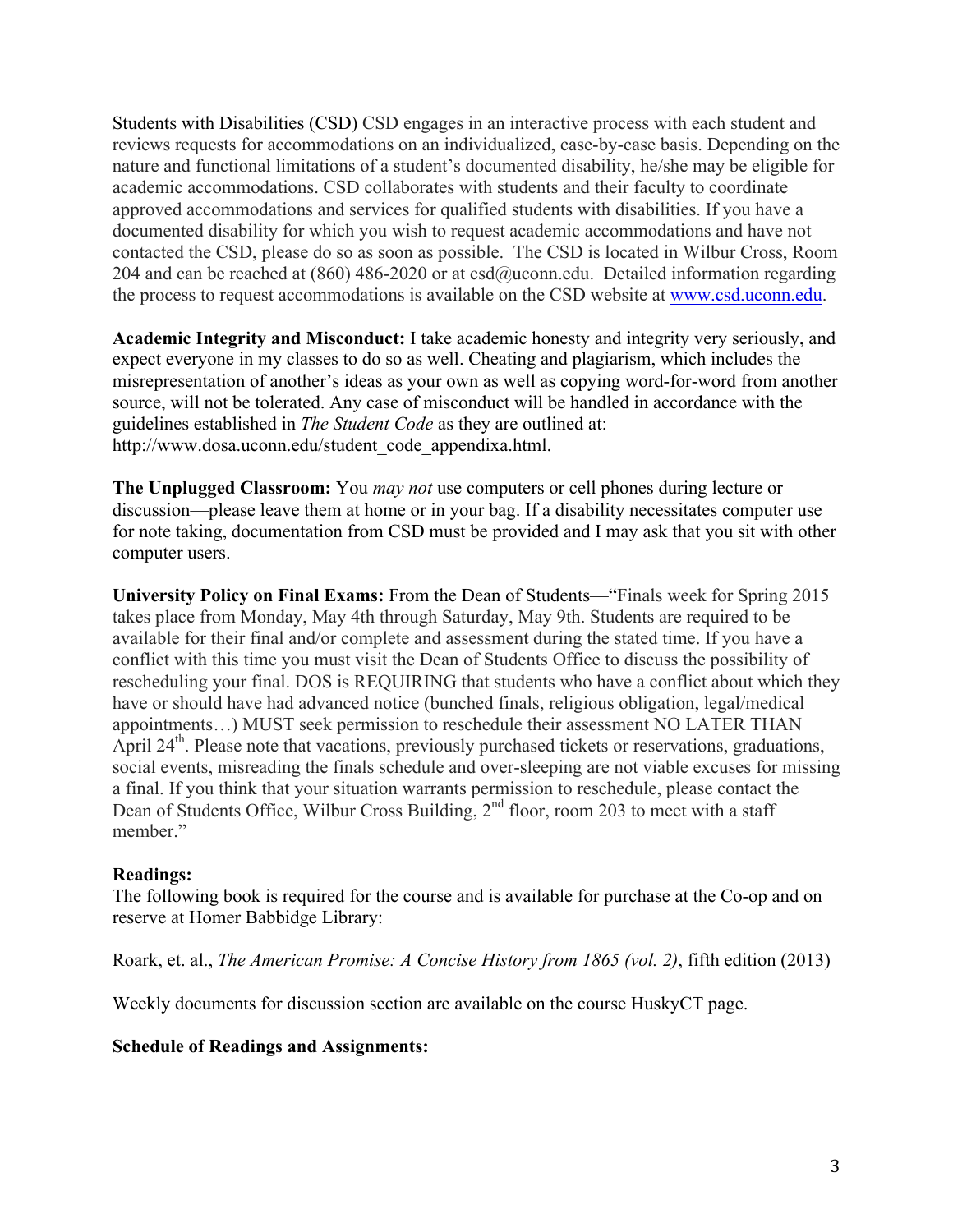## **Week One: The Ends of Reconstruction, 1865-1877**

**Wednesday, 1/21**—What is the American Promise? (course introduction) **Friday, 1/23—** *The American Promise,* Chapter 16 HuskyCT: Thomas Nast, "This is a White Man's Government," (September 1868), Walter Johnson, "King Cotton's Long Shadow," (2013)

### **Week Two: The West, 1865-1890**

**Monday, 1/26—** *The American Promise,* Chapter 17 **Wednesday, 1/28—**Chapter 17, cont. **Friday, 1/30—**

HuskyCT: Hin-mah-too-yah-lat-kekt ("Chief Joseph"), "An Indian's Views of Indian Affairs," (1879); Ida Lindgren, *Letters from the Kansas Prairie* (1870-1874); Guri Olsdatter, *Letter from the Minnesota Frontier* (1866); Richard Pratt, "The Advantages of Mingling Indians with Whites," (1892) Textbook: *Beyond America's Borders: Imperialism, Colonialism, and the Treatment of the Sioux and the Zulu*

### **Week Three: The Gilded Age, 1870-1890**

**Monday, 2/2**—*The American Promise*, Chapter 18 **Wednesday, 2/4**—*The American Promise*, Chapter19 **Friday, 2/6**—

HuskyCT: Helen Campbell, *Interviews with Domestic Servants* (1880s); Andrew Carnegie, "Wealth," (1889); NPR, "Jacob Riis: Shedding Light on NYC's 'Other Half," (2008); William Graham Sumner, *The Challenge of the Facts* (1914)

#### **Week Four: Changing U.S. Imperialism, 1890-1900**

**Monday, 2/9**—*The American Promise*, Chapter 20 **Wednesday, 2/11**—Chapter 20, cont. **Friday, 2/13**— HuskyCT: Emilio Aguinaldo, "Case against the United States," (1899); Albert Beveridge, *Defends Imperialism in the U.S. Senate* (1900); Pear's Soap Advertisement, "The White Man's Burden" (1899); *Populist Party Platform* (July 4, 1892)

#### **Week Five: The Progressive Era, 1900-1916**

**Monday, 2/16**—*The American Promise*, Chapter 21 **Wednesday, 2/18**—Chapter 21, cont. **Friday, 2/20—** HuskyCT: *Cheney Brothers Mills, Manchester, CT, Hiring Specifications Cards* (c. 1925); W.E.B. Du Bois, "Of Mr. Booker T. Washington and Others," (1903); *Progressive Party Platform* (1912); Booker T. Washington, "Speech to the Atlanta Cotton States and International Exposition," (1895)

**Week Six: Making the World Safe for Democracy? 1914-1920 Monday, 2/23**—*The American Promise*, Chapter 22 **Wednesday, 2/25**—Chapter 22, cont. **Friday, 2/27**— HuskyCT: L.S.G., "The Most Brainiest Man," (1920); A. Mitchell Palmer, "The Case Against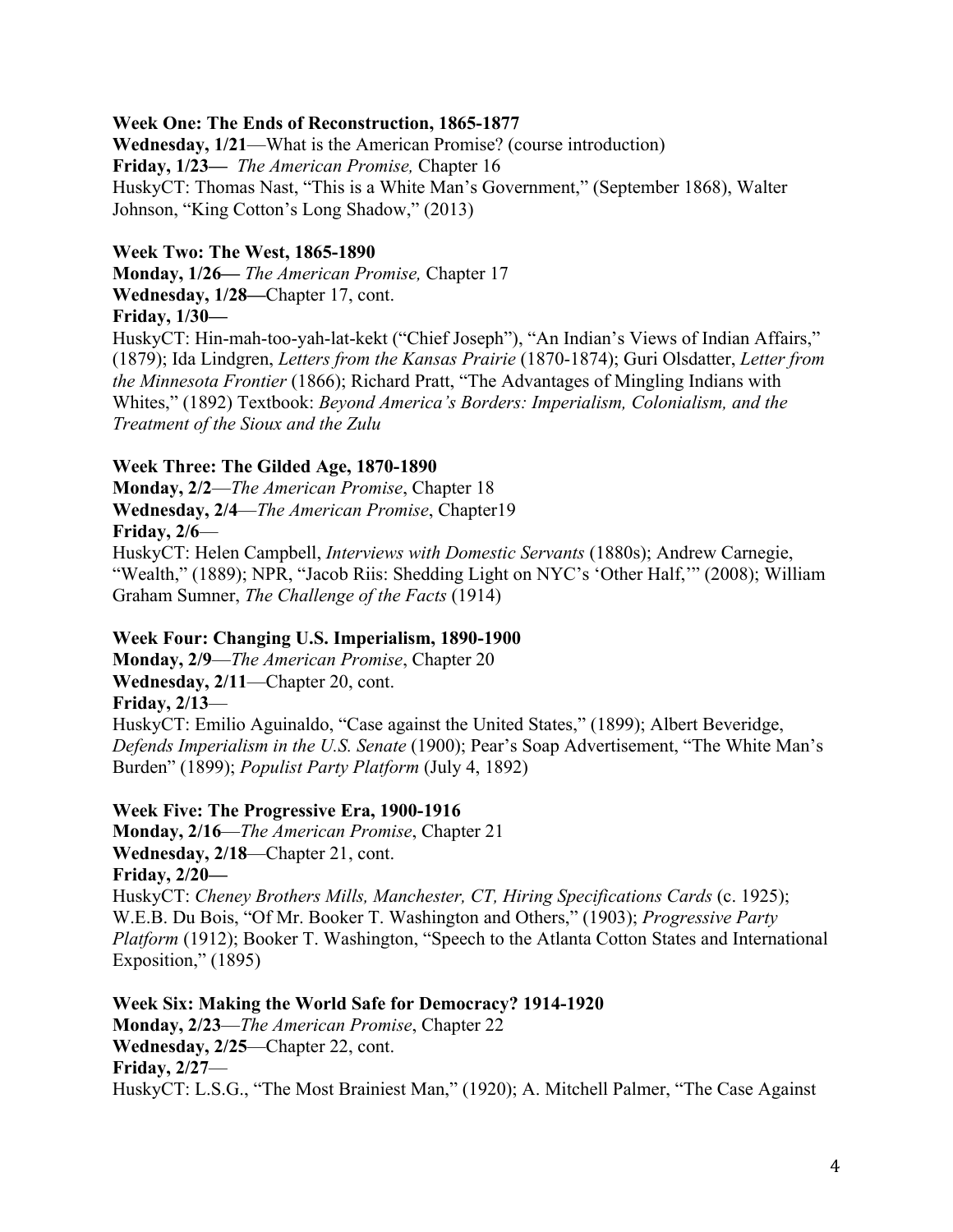the 'Reds,'" (1920) Textbook: *Documenting the American Promise: The Final Push for Woman Suffrage*

# **Week Seven: The "New" Era and Great Depression, 1920-1932**

**Monday, 3/2**—*The American Promise*, Chapter 23 **Wednesday, 3/4**—Chapter 23, cont. **Friday, 3/6**—

HuskyCT: Margaret Sanger, "Free Motherhood," (1920); U.S. Public Health Service, "Keeping Fit: A Health Exhibit for Men and Boys," parts 1 & 2 (1919); U.S. Public Health Service, "Youth and Life: An Exhibit for Girls and Young Women," (1922)

# **Week Eight: Midterm and The First New Deal, 1932-1936 Monday, 3/9—MIDTERM**

**Wednesday, 3/11**— *The American Promise*, Chapter 24 **Friday, 3/13**— HuskyCT: "Brother, Can You Spare a Dime?" (1931); Stephen Labaton, "Congress Passes Wide-Ranging Bill Easing Bank Laws," (1999); FDR, "Fireside Chat 1—On the Banking Crisis," (March 12, 1933); "Remember My Forgotten Man," (1933)

# **Week Nine: Spring Break!**

# **Week Ten: The Second New Deal and WWII, 1936-1945**

**Monday, 3/23—** *The American Promise*, Chapter 25 **Wednesday, 3/25**—Chapter 25, cont.

**Friday, 3/27**—

HuskyCT: Minnie Hardin, "Letter to Eleanor Roosevelt," (1937); Grant Hirabayashi, *Oral History* (1999); Herbert Hoover, "Anti-New Deal Campaign Speech," (1936); Mercury Theatre, "The War of the Worlds," (1938); *Soldiers Send Messages Home* (1941-1945); "Reinforcements Coming Up ... From Miss Casey Jones!!!" *Along the Line, New Haven Railroad Employee Magazine* (1943); WPA Murals, Norwalk, CT

**Week Eleven: The Early Cold War, Affluence, and Disparity, 1945-1960** 

**Monday, 3/30**—*The American Promise*, Chapter 26 **Wednesday, 4/1**—Chapter 26, cont. **Friday, 4/3**— HuskyCT: Dwight D. Eisenhower, *Farewell Address* (1961); Federal Civil Defense Administration, "Duck and Cover," (1951); George Kennan, "The Long Telegram," (1946); *NSC-68: U.S. Objectives and Programs for National Security* (1950)

**Week Twelve:** *film screening in class—"***Invasion of the Body Snatchers" (1956) Monday, 4/6**—*The American Promise*, Chapter 27 **Wednesday, 4/8**—Chapter 27, cont. **Friday, 4/10**—no extra documents

**Week Thirteen: From Freedom to Liberation, 1960-1968**  *film screening in class***—"Diary of a Student Revolution" (1968)**